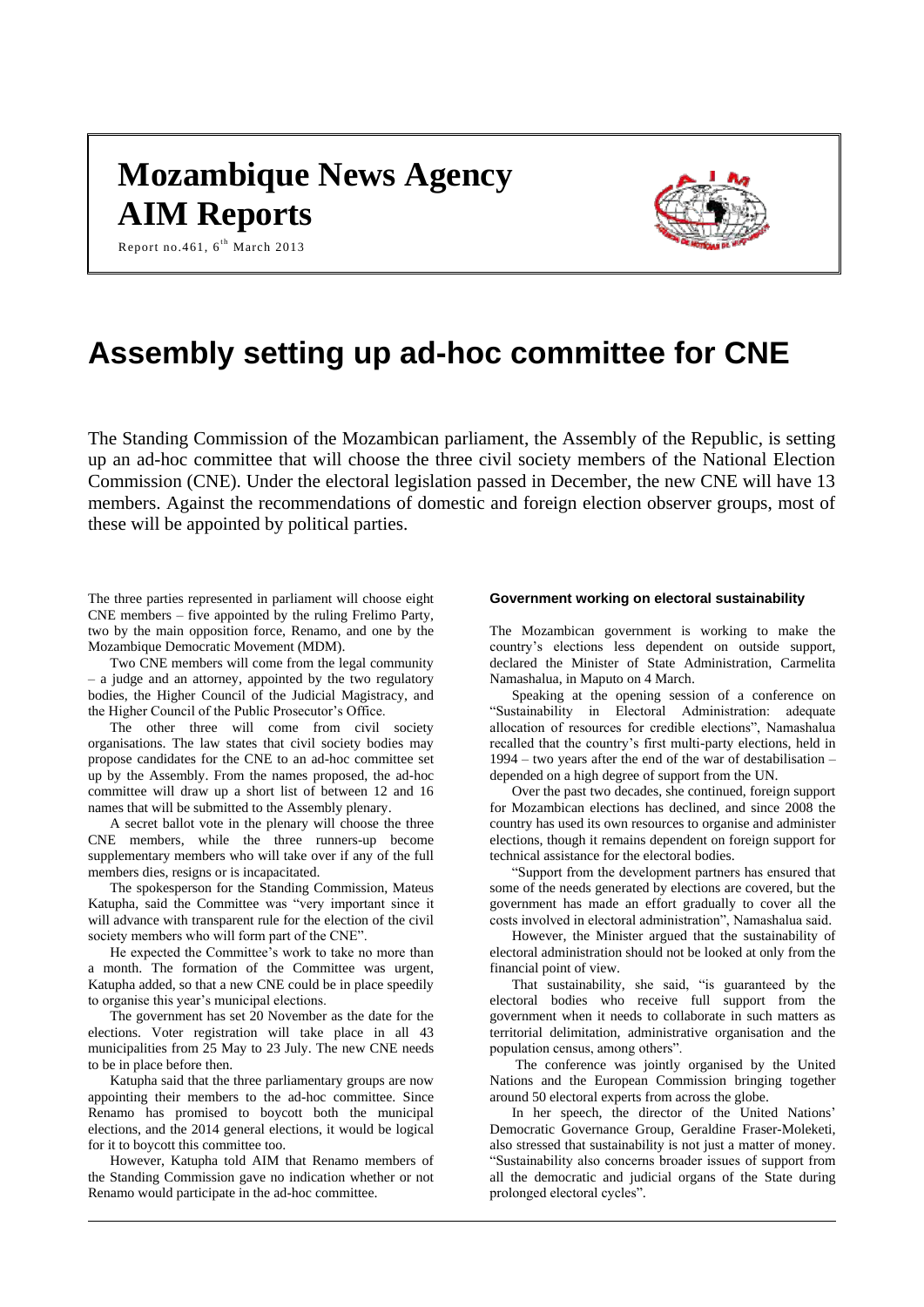# **Japan finances Nacala port development**

The Mozambican and Japanese governments signed an agreement in Maputo on 4 March, under which Japan will provide a loan of 889 million yen (\$84 million) for the first phase of the development project for the northern Mozambican port of Nacala.

The agreement was signed by Mozambique's Deputy Foreign Minister, Eduardo Koloma, and by Japanese ambassador Eiji Hashimoto.

The first phase includes dredging the north quay, and expanding and paving the container terminal. This is intended to raise the capacity of the terminal from the current 89,000 to 240,000 containers a year.

The project should also lead to an increase in the number of ships calling at Nacala from the current 75 a year to about 180 a year.

Speaking at the ceremony, Koloma said that improving Nacala port is one of the government's major priorities. He hoped that the Mozambican authorities would be able to count on continuing Japanese support, not only for port infrastructures, education and health, but also for the prevention and management of natural disasters.

For his part, Hashimoto said that the development of the port will contribute towards accelerating Mozambique's development, and will facilitate the trade of landlocked countries such as Malawi and Zambia.

#### **Vale delays expansion**

The Brazilian mining company Vale has delayed the expansion of its open cast coal mine in Moatize, in the central Mozambican province of Tete from the second half of 2014 to the second half of 2015.

The company says it took the decision in order to bring the planning of its mining and its logistical operations into alignment, as well as to make optimal use of the resources invested.

Like other mining companies in Tete, Vale is entirely dependent on the Sena rail line to take its exports from Moatize to the port of Beira. But the Indian consortium, Rites and Ircon International, in charge of rebuilding the line, botched the job and parts remain in poor condition and highly vulnerable to bad weather.

In February torrential rains and flooding swept away ballast and earthworks from part of the line in the Tete district of Mutarara, forcing a suspension of rail traffic. Unable to comply with its coal export contracts, Vale declared a situation of "force majeure" (as has the other major coal producer, Rio Tinto).

Vale has declared its intention of pushing ahead with ambitious plan to build a new railway from Moatize to the port of Nacala, cutting across southern Malawi, and thus freeing the company from dependence on the Sena line. It is hoped that this railway will be operational as from late 2014.

Vale is also building a new coal terminal at Nacala-a-Velha, on the opposite side of the bay from the existing port. It could handle 22 million tonnes of coal a year. Nacala is regarded as the best deep water harbour on the east African post, and ships of any size can dock there.

At a Maputo seminar on coal and gas recently, the Minister of Mineral Resources, Esperanca Bias, forecast that by 2020 Mozambique could be exporting over 50 million tonnes of coal a year, and would become one of the world's five largest exporters of coking coal. But these prospects will only become a reality, if the current logistical constraints are overcome.

#### **Rainy season death toll stands at 117**

The known death toll from the torrential rains and flooding of the current rainy season is now 117, according to statistics released on 4 March by Mozambique's relief agency, the National Disaster Management Institute (INGC).

The INGC puts the number of people affected by the flooding at 246,966, of whom 95,337 were still living in temporary accommodation centres.

The worst hit province is Gaza, in the south, due to massive flooding on the Limpopo River. 45 deaths were reported from Gaza, with 175,693 people affected. 81,155 people were still in the six remaining Gaza accommodation centres on 3 March – mostly at the largest centre, at Chihaquelane, in Chokwe district.

The second most affected province is Zambezia, with 23 deaths and 42,530 people affected. 11,060 people are still living in the 13 Zambezia accommodation centres.

The level of all the major rivers has dropped, although the Zambezi still remains a few centimetres above flood alert level at Caia and Marromeu, on its lower reaches.

Meanwhile the cholera outbreak in Cabo Delgado has spread to Cuamba district in the neighbouring province of Niassa, with 33 cases of cholera were diagnosed in Cuamba.

Cases continue to be diagnosed in the Cabo Delgado provincial capital, Pemba, and the districts of Mecufi and Metuge. In the first three days of March, there were 16 new cases, bringing the total since the start of the year to 704 cases, three of whom have died (a lethality rate of 0.4 per cent).

## **Huge backlog in court system**

The Mozambican court system remains characterized by a huge backlog of cases, according figures released by the President of the Supreme Court, Ozias Pondja.

Speaking in Maputo at the ceremony opening the 2013 judicial year, Pondja said that, at the beginning of 2012, there were 147,195 cases pending in the country's courts.

During 2012, a further 105,348 cases entered the courts, and 102,821 cases were tried. This meant that the backlog increased – 149,722 cases passed from 2012 into this year.

Putting a brave face on this, Pondja said "when we compare the number of cases that entered in the year and the number that were tried, we see the capacity of response of the courts was about 97.6 per cent, which leads us to conclude that the performance in 2012 was very positive".

Pondja admitted, however, that the backlog can only be reduced if the number of cases tried in a year is well in excess of 100 per cent of the new cases that enter the system that year.

Pondja praised the operations of the newly established Higher Appeals Courts, which are taking some of the burden off the Supreme Court. Previously all appeals from decisions of provincial courts rose automatically to the Supreme Court. Now they go to the three regional appeals courts (in Maputo, Beira and Nampula).

Pondja said the Appeals Courts received 1,025 cases in 2012, the first full year of their operation. They heard 479 of these appeals (46.7 per cent). In only three cases were appeals against these decisions made to the Supreme Court. Pondja believed this indicated "generalized acceptance" of the Appeals Courts' decisions.

In his last speech at such an event, the outgoing chairperson of the Bar Association, Gilberto Correia, attacked corruption in the judiciary, and warned that the system is on "the brink of collapse".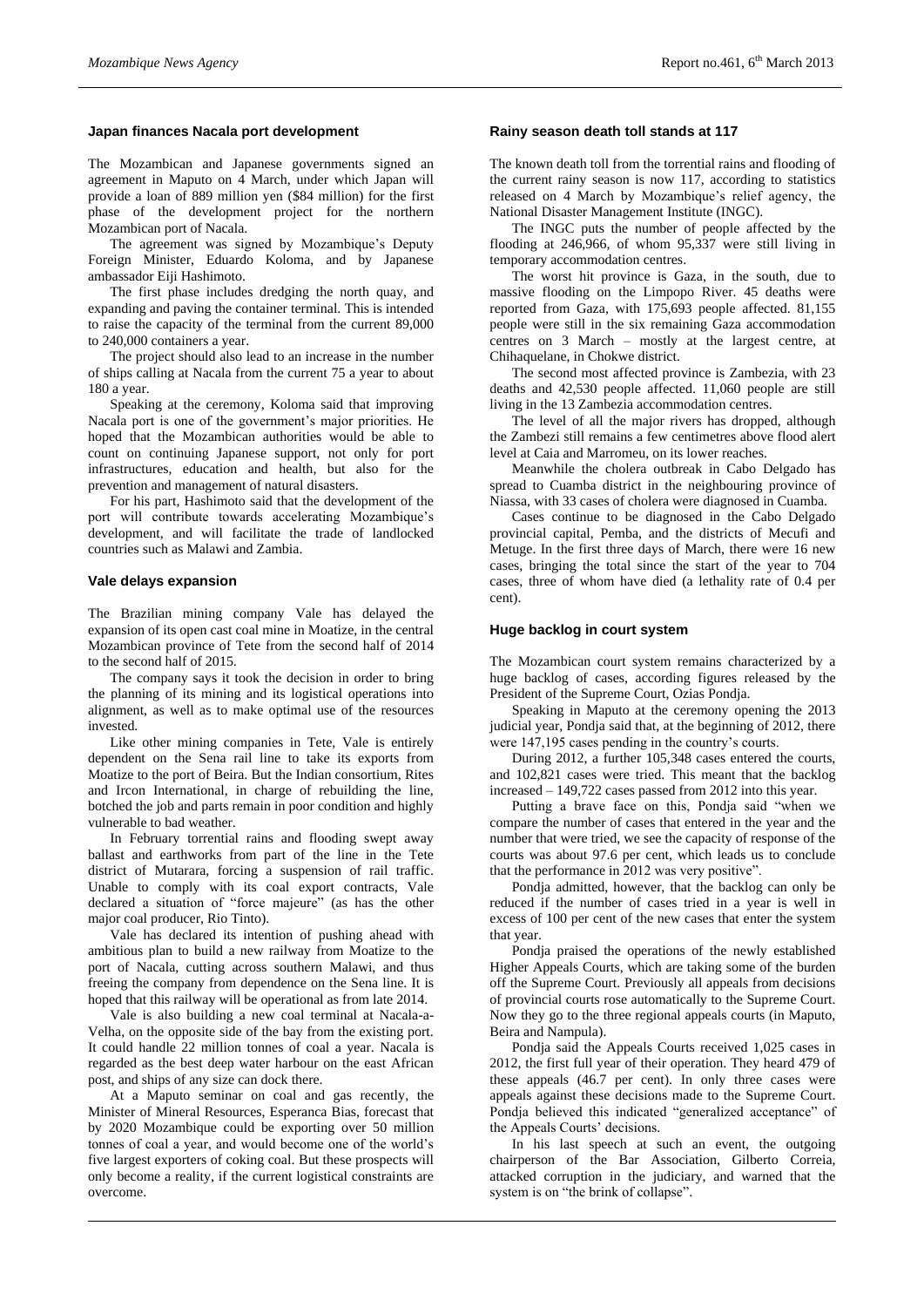#### **Relatives of murdered taxi driver seek justice**

Relatives of Mido Macie, the Mozambican taxi-driver murdered by the South African police in Daveyton, east of Johannesburg, are asking the Mozambican government to intervene to ensure exemplary punishment for those who committed this crime.

The brutal murder occurred on 26 February after a dispute between Macie and eight Daveyton policemen over where he had parked his taxi. Macie was tied to the back of a police van, which was then driven for around 400 metres in front of dozens of witnesses. He died of head injuries and internal bleeding a couple of hours later.

The police assault on Macie was filmed, and through the Internet the video has been seen all over the world.

The eight policemen involved have now been charged with murder. South African Police commissioner Riah Phiyega has also promised that the Daveyton station commander will be relieved of his duties.

"We are asking for help from the Mozambican government to ensure that justice is done. We don't accept what happened to our son", said his father, Jossefa Macie, interviewed by Radio Mozambique.

"Prison is not enough to punish those who murdered my husband", said his widow, Biuda Mazive. She said that "those who committed this crime will come out of prison, but my husband will never come back".

Mido's sister, Hortencia Macie, said he was the oldest son of their parents and, in addition to his own three year old daughter, he had taken responsibility for the orphan children of a deceased brother.

Macie had been living in South Africa since the age of ten. His father had been a migrant worker on the South African gold mines. After his parents returned to Mozambique, he would regularly send food back to them. That lifeline has been abruptly cut off, and relatives in South Africa now wonder who will support Macie's parents.

#### **Police seek Interpol assistance in arresting Bakhir**

Mozambican police have sought help from Interpol to arrest fugitive businessman Mohamed Bakhir Ayoob, wanted in connection with a spate of kidnappings and at least one murder in Maputo.

When the Criminal Investigation Police (PIC) issued the first arrest warrant, on charges of "private imprisonment" and extortion against Bakhir on 15 February he fled the country.

He went first to Dubai, and then onto Hong Kong, where funds obtained from the ransoms paid by the relatives of the kidnap victims are believed to have been transferred.

PIC has now asked Interpol to issue an international arrest warrant for Bakhir. It has also alerted its regional counterparts in SARPCO (Southern African Regional Police Chiefs Organisation).

A second arrest warrant, issued three days after the first, concerns a charge of first degree murder.

Bakhir is believed to have ordered the murder last June of Ahmad Jassat, owner of the Expresso Cambios foreign exchange bureau. Jassat was shot seven times on one of Maputo's main thoroughfares, 24 July Avenue.

According to sources in the murdered man's family, Bakhir owed Jassat \$7 million.

Bakhir was arrested on 21 September last year, and the police believed they had a solid case against him, based largely on the testimony of members of the kidnap gang.

But a judge in the city of Matola, Helena Mateus Kida, ordered the release of Bakhir, for lack of evidence.

The police now believe that Kida reached this conclusion because she simply did not have the evidence before her. Key pieces of evidence had been removed from the case file before it reached her – which indicates serious criminal infiltration of the police, of the Matola court, or of both.

The police were able to revive the case in February, because they have the testimony of another detained kidnapper, Romao Daude. He was interrogated on 31 January in connection with the kidnapping of Zainadin Ali, owner of a building firm and a cake shop.

The police believe that Bakhir is not the only mastermind behind the kidnaps – PIC claims that convicted assassin Momad Assife Abdul Satar ("Nini) is also involved, and has been giving instructions from his prison cell.

Nini Satar is serving a prison sentence of 24 years for ordering the murder, in November 2000, of the country's top investigative journalist, Carlos Cardoso. He was also sentenced to 14 years for his part in the major bank fraud which siphoned \$14 million out of the bank BCM.

# **Prime Minister speaks of logistical challenges**

Prime Minister Alberto Vaquina declared on 27 February, in the central city of Beira, that the government is committed to adopting policies to develop the rail and port sector in order to transform the country into a true logistical platform.

Speaking at the opening of the seventh Indian Ocean Ports and Logistics Conference, Vaquina outlined the various projects under way to increase the logistical capacity of the Mozambican rail and port systems.

He said that in the south not only is the capacity of Maputo port being upgraded, but a new port complex will be built at Techobanine, in the southern district of Matutuine.

"The Techobanine Port Complex", said Vaquina, "envisages the construction from scratch of a deep water port to handle very large ships, which will complement the port of Maputo, a railway line linking Techobanine to Botswana, via Chicualacuala (in the southern Mozambican province of Gaza) and Zimbabwe, and an industrial complex".

The new deep water port, he said, could handle 100 million tonnes of cargo a year. It could become a strategic regional fuel reserve, and would be ideal for exporting minerals from Botswana, South Africa and Zimbabwe.

Vaquina said that Techobanine port will be ready to begin operations in 2015. It will cost \$7 billion which the Mozambican and Botswanan governments are to mobilise

Vaquina also stressed the rail and port projects in central and northern Mozambique, aimed at solving the logistical problems involved in exporting minerals, particularly coal, and later natural gas.

Currently, exports from the Moatize coal basin depend on the Sena railway from Moatize to Beira.

Several plans have been floated for new railways, and new ports, that will be required if the government is to fulfil its dream of exporting 50 million tonnes of coal a year by 2020.

The gas discoveries in the Rovuma Basin, off the coast of Cabo Delgado provinces, indicate reserves of at least 150 trillion cubic feet. Exporting the gas, in the shape of liquefied petroleum gas (LNG), will require a custom-built port on the northern coast of Cabo Delgado.

"We are aware that many challenges lie ahead in order to improve the logistical conditions in Mozambique", said Vaquina. "However, we would like to assure you that we will work on each challenge with determination until we find the most adequate solution".